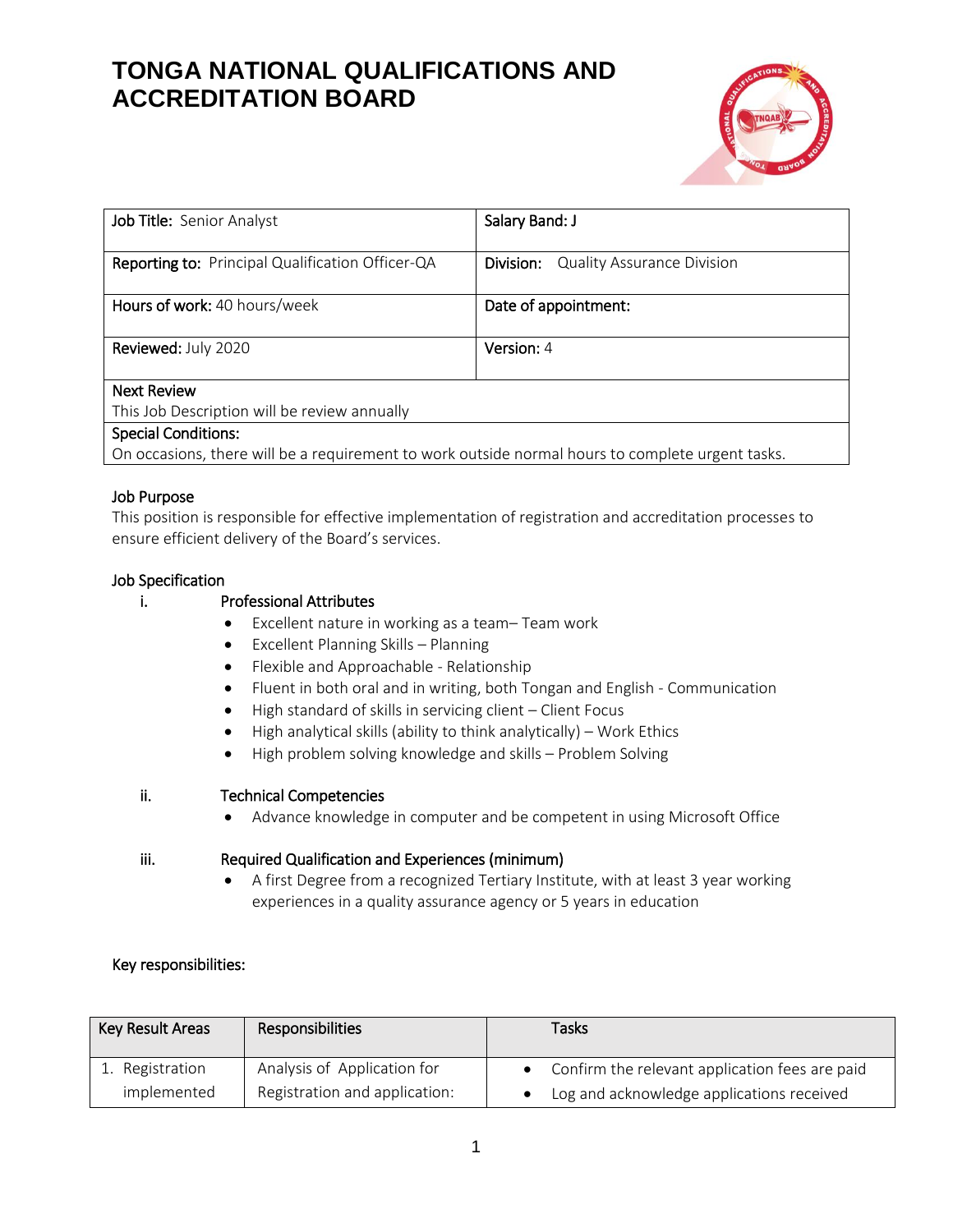

| effectively | The provider or its<br>$\bullet$<br>governing body is a<br>legally established or<br>recognised enduring<br>body      | Confirm legal establishment of applicant                                                                                                                                                                                                                                                                                             |
|-------------|-----------------------------------------------------------------------------------------------------------------------|--------------------------------------------------------------------------------------------------------------------------------------------------------------------------------------------------------------------------------------------------------------------------------------------------------------------------------------|
|             | Measurable Goals and<br>objectives for its<br>education activities                                                    | Evaluate the educational purpose, goals and<br>objectives of the provider, including the scope<br>of the education and training that is being<br>conducted and/or planned in the immediate<br>future                                                                                                                                 |
|             | a coherent,<br>$\bullet$<br>documented quality<br>management system<br>(QMS) of policies and<br>procedures.           | Evaluate its set of policies, structures and<br>processes that guide and control management,<br>administrative, teaching and learning related<br>activities to ensure the delivery of quality<br>education and training                                                                                                              |
|             |                                                                                                                       | Analysis of Policies and procedures that they<br>satisfactorily cover all appropriate elements of<br>the TNQAB Registration and Accreditation<br>Quality Standards                                                                                                                                                                   |
|             | Analysis of the<br>provider's governance<br>and management                                                            | Confirm ownership and governance<br>Analyse responsibilities, authorities and lines of<br>٠<br>reporting<br>Analysis of financial statements, such as a<br>statement of financial position signed off by a<br>chartered accountant to confirm financial<br>soundness<br>Verify trust account, or similar, to protect<br>student fees |
|             | Confirm provider's<br>$\bullet$<br>name is appropriate<br>and does not mislead<br>learners about the<br>nature of the | Confirm evidence of approval to use terms<br>protected by Government legislation or<br>regulations<br>Confirm Provider's name is appropriate for the<br>type of education and training offered                                                                                                                                       |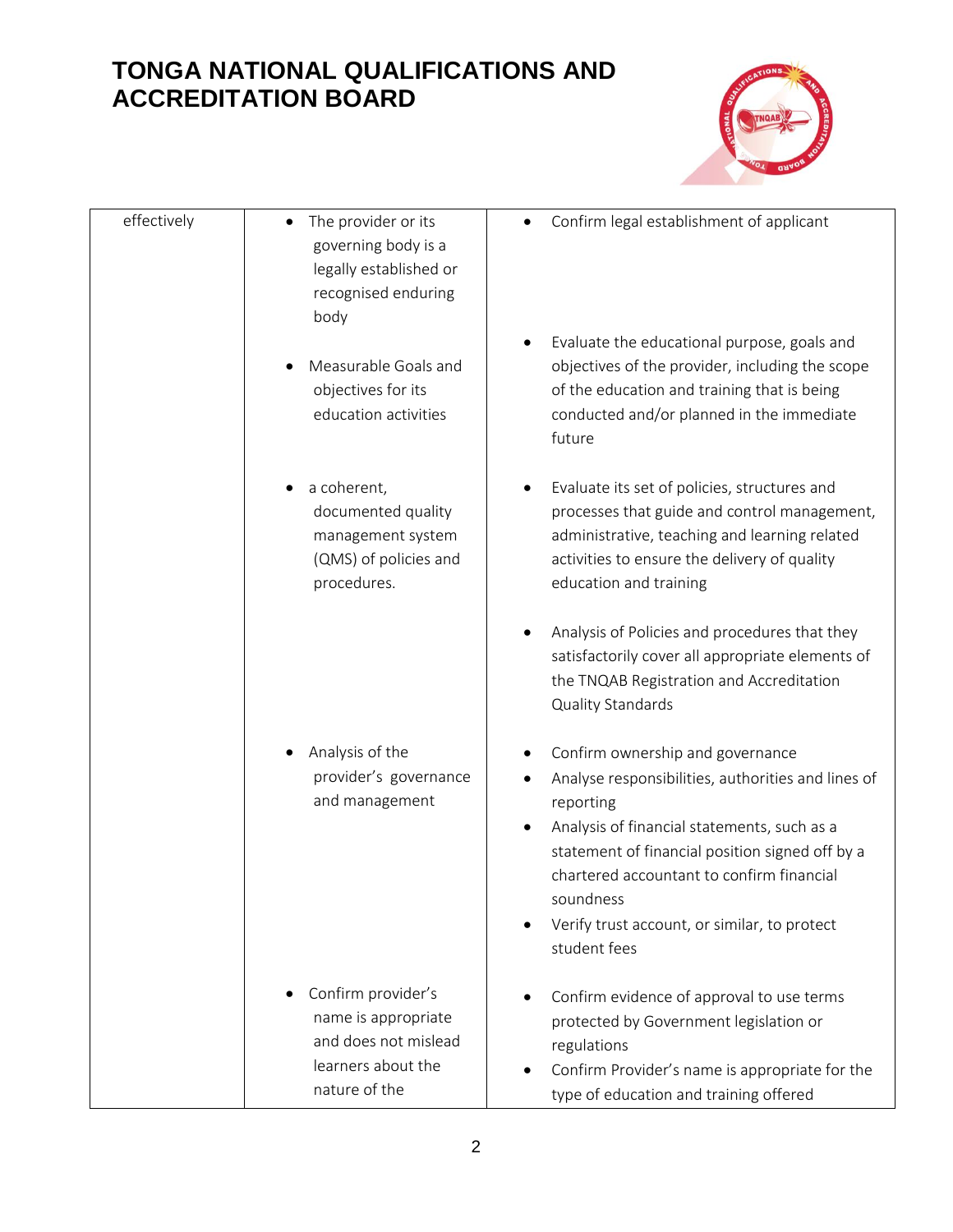

|                                                | organisation.                                                                                                                                                                                                           |                                                                                                                                                                                                                                                                    |
|------------------------------------------------|-------------------------------------------------------------------------------------------------------------------------------------------------------------------------------------------------------------------------|--------------------------------------------------------------------------------------------------------------------------------------------------------------------------------------------------------------------------------------------------------------------|
|                                                |                                                                                                                                                                                                                         |                                                                                                                                                                                                                                                                    |
| 2. Accreditation<br>implemented<br>effectively | Analysis of Application for<br>Accreditation based on:<br>Effective application of<br>$\bullet$<br>provider's<br>management system<br>applied to the whole<br>organisation, and is<br>regularly reviewed and<br>updated | Evaluate the policies and procedures that<br>support the delivery of the programme<br>Confirm reviews and updates of the policies and<br>procedures are scheduled and implemented                                                                                  |
|                                                | adequate and<br>appropriate physical<br>and learning resources<br>to deliver its<br>qualifications and<br>courses of study.                                                                                             | Confirm teaching facilities and other physical and<br>learning resources in place to support<br>programme delivery: -premises, teaching<br>facilities, library facilities, equipment, and other<br>learning resources (where appropriate)                          |
|                                                |                                                                                                                                                                                                                         | Implemented procedures to ensure the health,<br>safety and comfort of learners and staff,<br>concerning, for example: meeting building<br>requirements, safety equipment, safety zones<br>around power equipment, safety zones identified<br>for natural disasters |
|                                                |                                                                                                                                                                                                                         | Access for learners with special needs to<br>facilities and other physical resources                                                                                                                                                                               |
|                                                | Staff qualifications and<br>experience meet the<br>requirements of the Act                                                                                                                                              | Verify staff qualification, expertise and<br>experience and teacher learner ratio                                                                                                                                                                                  |
|                                                | Appropriate staff<br>development plans,<br>based on identified<br>needs, are<br>implemented and<br>outcomes monitored to                                                                                                | Assess Implementation of policies and<br>procedures to appraise and develop teaching<br>and other staff involved with the delivery and<br>support of the programme                                                                                                 |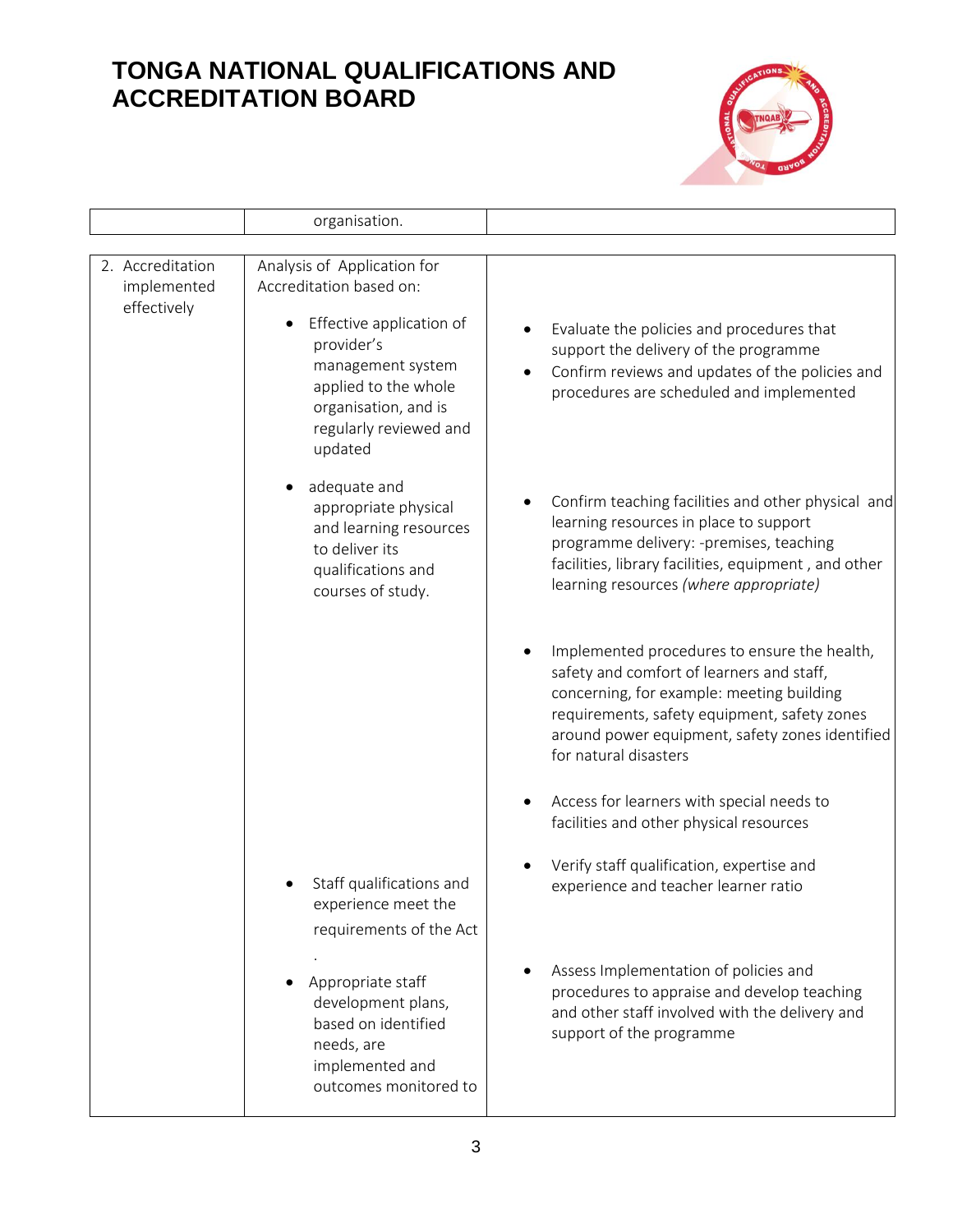

| ensure effectiveness.                                                                                                                                                                                    |                                                                                                                                                                                                                                                                                                                                                                                               |
|----------------------------------------------------------------------------------------------------------------------------------------------------------------------------------------------------------|-----------------------------------------------------------------------------------------------------------------------------------------------------------------------------------------------------------------------------------------------------------------------------------------------------------------------------------------------------------------------------------------------|
| Appropriate entry and<br>selection criteria for<br>each course of study<br>and short course are<br>well publicised and<br>applied consistently                                                           | Assess the information about the programme<br>$\bullet$<br>that is available to learners prior to entry<br>Assess the entry and selection criteria for the<br>$\bullet$<br>programme and how they are publicised and<br>applied                                                                                                                                                               |
| Timely, effective and<br>٠<br>appropriate student<br>guidance and support<br>systems are provided                                                                                                        | Assess the rules, regulations and procedures that<br>$\bullet$<br>are available to learners covering withdrawal and<br>refunds, providing feedback for improvement,<br>discipline, complaints, recognition of prior<br>learning (where appropriate), student fee<br>protection, health and safety                                                                                             |
| The provider defines<br>and implements<br>effective teaching and<br>learning practices that<br>are educationally sound<br>and appropriate to the<br>course of study and<br>mode of delivery.             | Assess the appropriateness of the modes of<br>delivery and delivery sites<br>Assess the appropriateness of the teaching and<br>learning methods to the nature of the<br>programme, the learning outcomes, the modes<br>of delivery and the learners<br>The processes being used for monitoring and<br>$\bullet$<br>evaluating programme delivery, including<br>student evaluation of teaching |
| Course delivery<br>undertaken in<br>partnership with, on<br>behalf of, or by another<br>organisation either<br>inside Tonga or outside<br>Tonga, meets the<br>standards set in the<br>provider's quality | Assess the effectiveness of implementation of<br>contracts and/or memoranda of<br>agreement/understanding between the<br>organisations/providers in place (where<br>appropriate<br>Effectively implanted policies and procedures                                                                                                                                                              |
| management system.<br>Any off-site practical or<br>workplace components<br>of courses of study are<br>effective and<br>integrated into                                                                   | covering off-site and/or workplace components<br>(where appropriate)                                                                                                                                                                                                                                                                                                                          |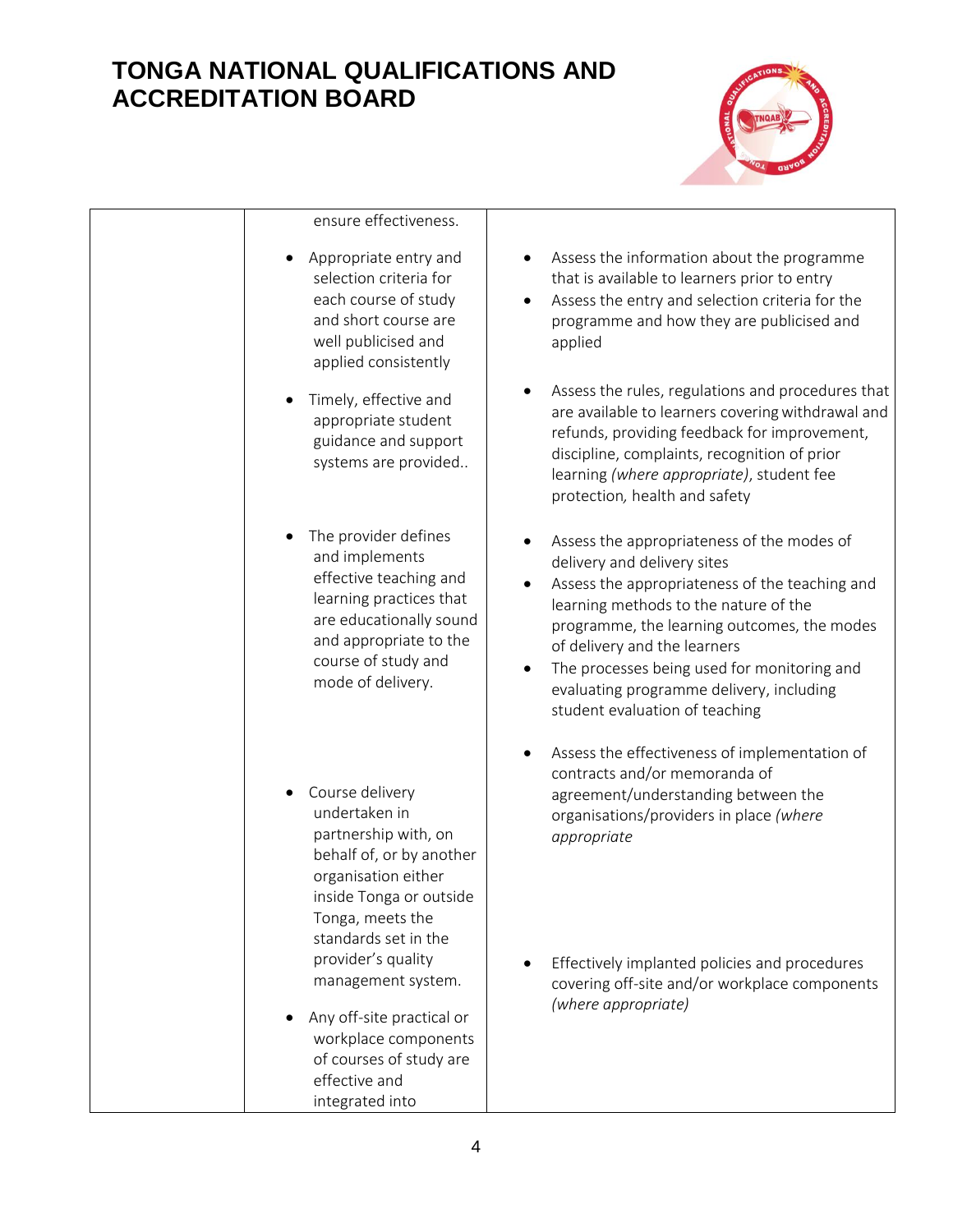

|                           | curricula<br>The assessment of<br>learning outcomes is<br>fair, valid and<br>consistently applied.<br>Notification of results<br>and reporting on<br>student achievement is<br>adequate and<br>appropriate. | Assess the standards for assessment for each<br>$\bullet$<br>course, including Criteria for awarding merit,<br>distinction or other grades, Effective procedures<br>for reassessments and appeals of assessment<br>results, Learners are informed of the above<br>Confirm Fair and regular feedback to learners on<br>$\bullet$<br>their progress<br>Confirm Moderation processes that ensure<br>$\bullet$<br>assessment is appropriate, fair, valid and<br>consistent, given the stated learning outcomes<br>Assess compliance with external moderation<br>$\bullet$<br>requirements (where necessary)<br>Adequate storage of student work to meet<br>$\bullet$<br>moderation, reassessments and learner appeals<br>requirements<br>Assess the systems in place to record and report<br>$\bullet$<br>learner achievement<br>Learner achievement records that are accessible<br>to individual learners and stored securely<br>The procedures in place to ensure that feedback<br>$\bullet$<br>to learners is regular, understood, relates to<br>current levels of achievement and supports the<br>learning process<br>Assess the procedures in place to ensure that<br>completing learners have met all the<br>requirements for the award of the qualification |
|---------------------------|-------------------------------------------------------------------------------------------------------------------------------------------------------------------------------------------------------------|----------------------------------------------------------------------------------------------------------------------------------------------------------------------------------------------------------------------------------------------------------------------------------------------------------------------------------------------------------------------------------------------------------------------------------------------------------------------------------------------------------------------------------------------------------------------------------------------------------------------------------------------------------------------------------------------------------------------------------------------------------------------------------------------------------------------------------------------------------------------------------------------------------------------------------------------------------------------------------------------------------------------------------------------------------------------------------------------------------------------------------------------------------------------------------------------------------------------------------------------------------------|
| 3. Accreditation<br>Panel | Organize panel documents and<br>meetings                                                                                                                                                                    | Liaise with panel members to confirm meeting<br>$\bullet$<br>dates<br>Print and organize panel documents<br>Compile panel's initial evaluation for panel<br>meeting<br>Develop agenda for panel meeting<br>٠<br>Meet with panel members to discuss the initial<br>evaluation of the application<br>Discuss and confirm issues with the application<br>Assign criteria for panel to prepare report on<br>Prepare draft questions for panel site visits                                                                                                                                                                                                                                                                                                                                                                                                                                                                                                                                                                                                                                                                                                                                                                                                          |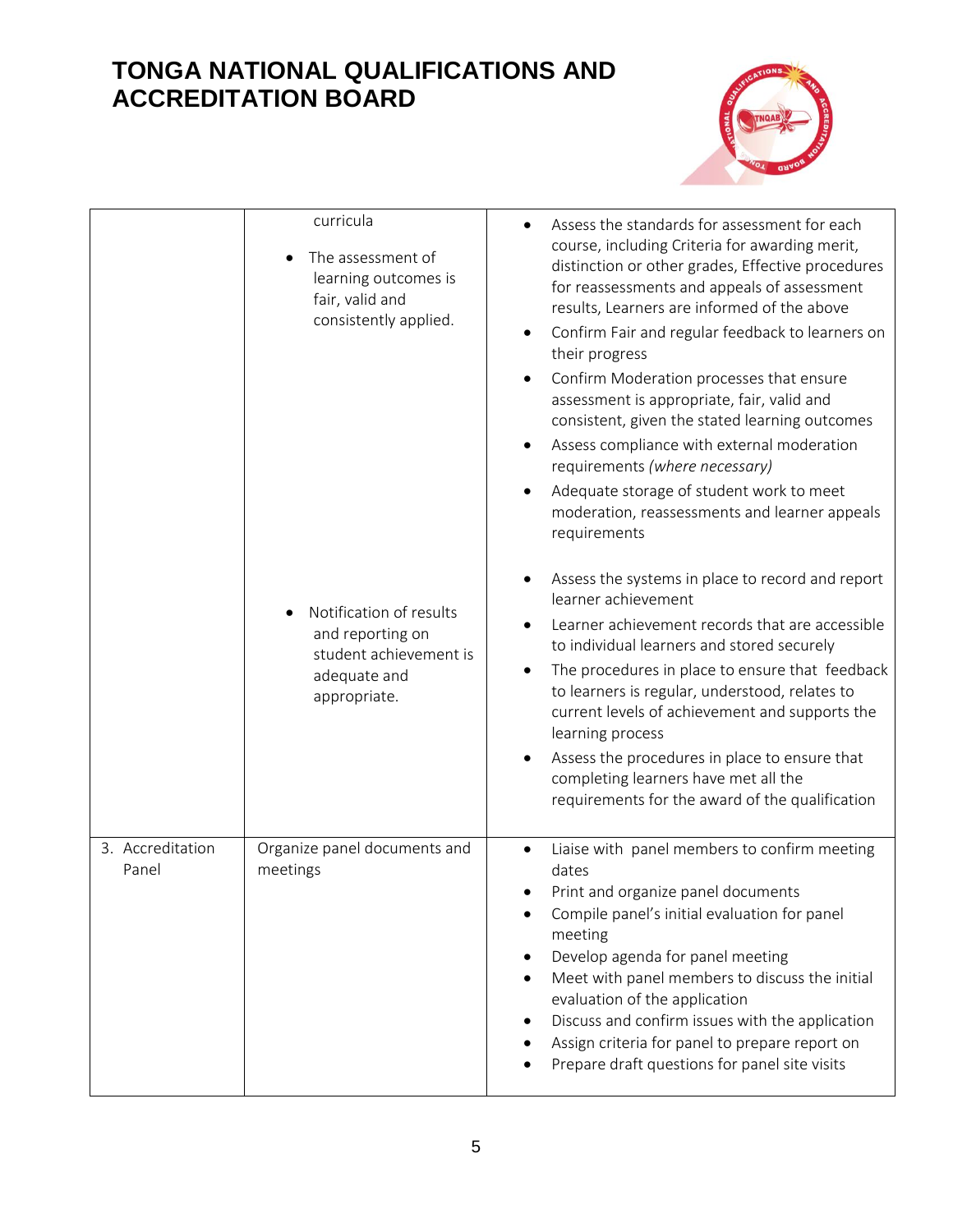

| 4. Site visit                  | Organize site visits                                                                 | Liaise with provider and panel members to<br>$\bullet$<br>confirm site visit date<br>Prepare and send site visit arrangement letter to<br>٠<br>provider to confirm<br>Develop site visit agenda and confirm with<br>٠<br>provider and panel members<br>Record opening and closing meeting attendance<br>٠<br>Conduct interview sessions with students, staff<br>and stakeholders<br>Review documents and provide feedback<br>٠                                                                                                                                                                           |
|--------------------------------|--------------------------------------------------------------------------------------|----------------------------------------------------------------------------------------------------------------------------------------------------------------------------------------------------------------------------------------------------------------------------------------------------------------------------------------------------------------------------------------------------------------------------------------------------------------------------------------------------------------------------------------------------------------------------------------------------------|
| 5. Reporting                   | Coordinates panel reports and<br>peer reviewing                                      | Compile draft reports from panel members<br>٠<br>Conduct self review of draft report and send for<br>$\bullet$<br>peer review<br>Address comment from reviewer's and update<br>report<br>Send peer reviewed report for panel<br>$\bullet$<br>endorsement<br>Send endorsed report to provider to confirm<br>factual accuracy<br>Discuss comments from providers with panel<br>members<br>Update report where necessary                                                                                                                                                                                    |
| 6. Quality Audit<br>and review | Evaluate the appropriateness of<br>the assessment system to the<br>learning outcomes | Assess the variety of evidences collected for the<br>$\bullet$<br>assessment of both knowledge and skills that<br>helped the assessor make an informed decision<br>on whether the learner has achieved<br>competency in each unit.<br>Analyse the Assessment if holistic, ie it assesses<br>the unit as a whole rather than individual<br>learning outcomes or performance standards.<br>Assess fairness, validity, consistency and<br>appropriateness of assessment activities to the<br>learning outcomes<br>Evaluate the appropriateness of the assessment<br>methods to assess the learning outcomes |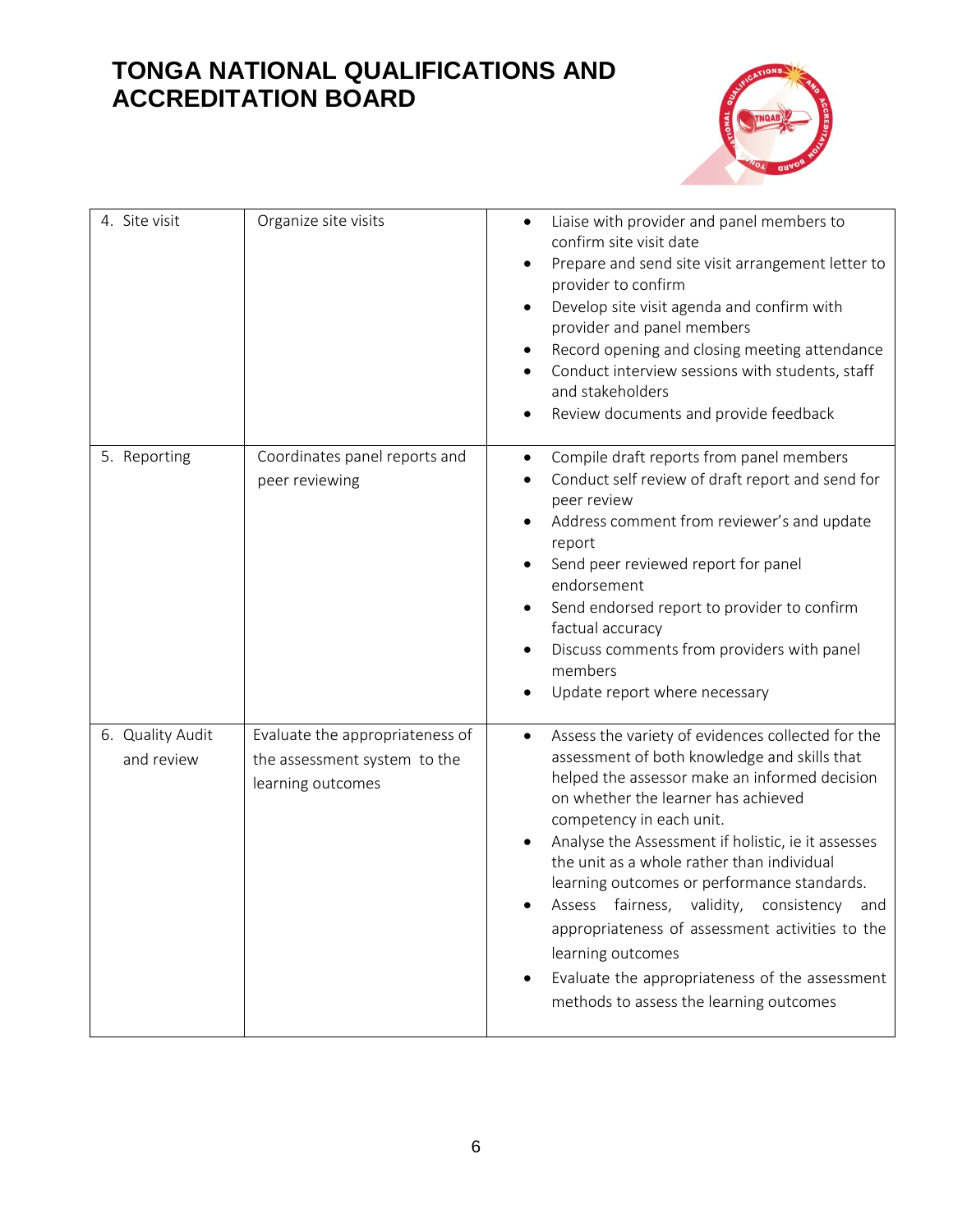

| 7.Effective               | Effectively evaluate the         | Confirm there is Moderation conducted if the<br>$\bullet$                                                                                                                                                                                       |
|---------------------------|----------------------------------|-------------------------------------------------------------------------------------------------------------------------------------------------------------------------------------------------------------------------------------------------|
| moderation of             | appropriateness of the system    | qualification is delivered at more than one site,                                                                                                                                                                                               |
| assessment                | to moderate assessment           | or by more than one trainer/tutor/lecturer.                                                                                                                                                                                                     |
|                           |                                  | Schedule assessment submission six months<br>$\bullet$<br>before the audit and inform providers<br>Conduct assessment alignment to confirm<br>validity for each course<br>Prepare an assessment report to inform quality<br>$\bullet$<br>audits |
| 8. Pre-analysis and       | Review of previous reports and   | Review latest accreditation report and identify<br>$\bullet$                                                                                                                                                                                    |
| document                  | documents submitted for quality  | any outstanding issues                                                                                                                                                                                                                          |
| review                    | audit                            | Review latest quality audit report and identify<br>$\bullet$<br>any outstanding issues                                                                                                                                                          |
|                           |                                  | Review latest Quality Management System of<br>$\bullet$<br>provider to be audited                                                                                                                                                               |
|                           |                                  | Review provider's self evaluation report<br>٠                                                                                                                                                                                                   |
|                           |                                  | Organize Panel meetings to self-evaluation<br>$\bullet$                                                                                                                                                                                         |
|                           |                                  | report and relevant documents<br>Conduct Site visit and triangulation of evidence                                                                                                                                                               |
|                           |                                  | Compile audit report and recommendations and<br>$\bullet$                                                                                                                                                                                       |
|                           |                                  | submit for peer review and panel endorsement                                                                                                                                                                                                    |
| 9. Training and           | Assist in Trainings and          | Assist in preparation of training workshop<br>$\bullet$                                                                                                                                                                                         |
| workshop                  | workshops                        | documents                                                                                                                                                                                                                                       |
|                           |                                  | Assist in facilitating of workshop sessions                                                                                                                                                                                                     |
| 10. Planning and          | Effective planning and reporting | Prepare and implement an Individual annual<br>$\bullet$                                                                                                                                                                                         |
| Performance<br>Management | of work plans                    | work plan based on division's Annual Plan for<br><b>PMS</b>                                                                                                                                                                                     |
|                           |                                  | Collect evidence for PMS                                                                                                                                                                                                                        |
|                           |                                  | Prepare a monthly report on activities of the                                                                                                                                                                                                   |
|                           |                                  | month and progress of individual plan and<br>submit                                                                                                                                                                                             |
|                           |                                  | Complete appraisal form and submit for mid<br>$\bullet$                                                                                                                                                                                         |
|                           |                                  | review and end of review                                                                                                                                                                                                                        |
| 11. Other tasks           | Assist in any other tasks        | Attend all staff meetings<br>$\bullet$                                                                                                                                                                                                          |
| required by the           | assigned by the CEO from time    | Attend committee meetings                                                                                                                                                                                                                       |
| CEO from time             | to time                          | Attend to any urgent work approved by the CEO<br>$\bullet$<br>after hours                                                                                                                                                                       |